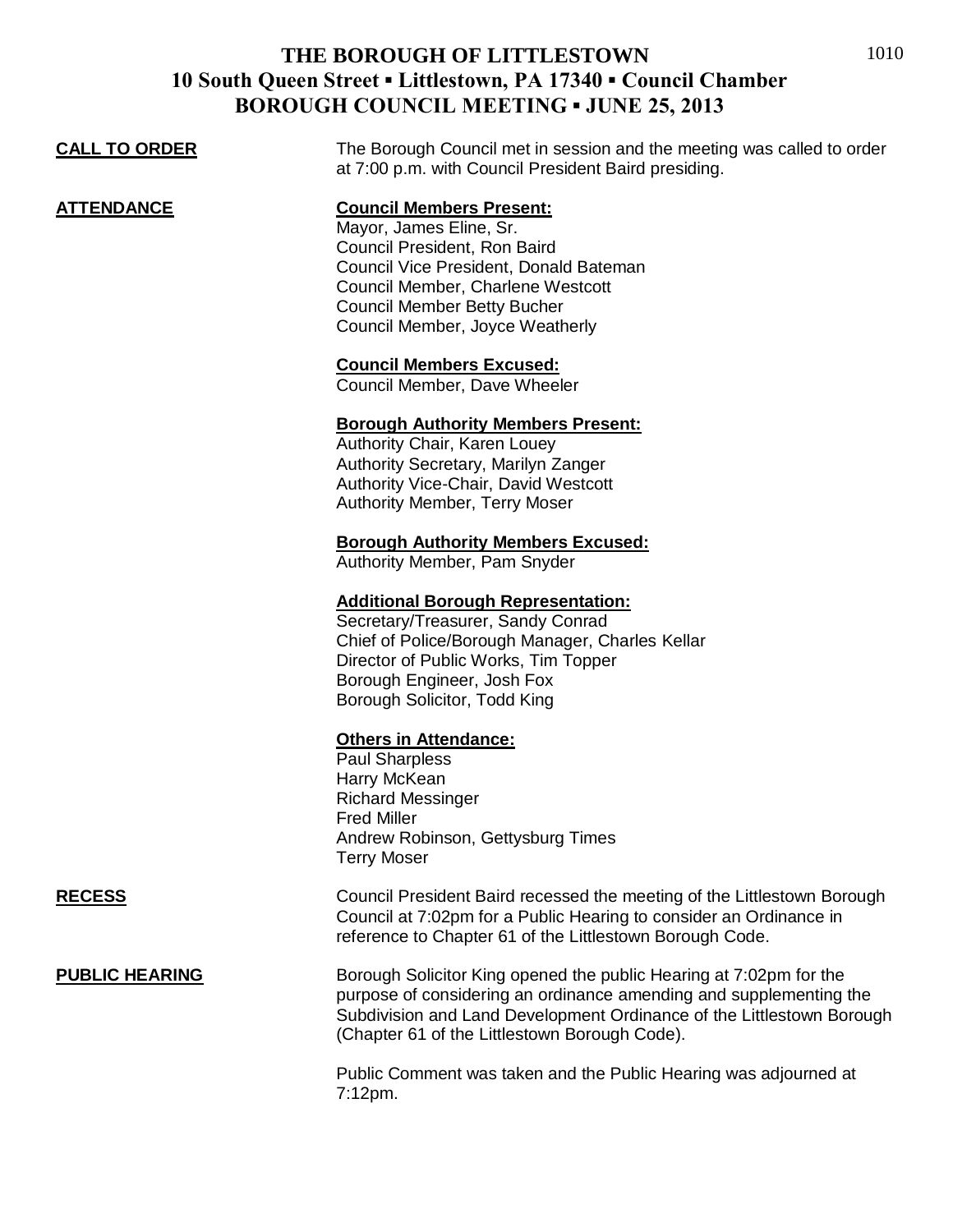| <b>RECONVENE</b>                                                                           | Council President Baird reconvened the meeting of the Littlestown<br>Borough Council at 7:12pm.                                                                                                                                                                                                             |
|--------------------------------------------------------------------------------------------|-------------------------------------------------------------------------------------------------------------------------------------------------------------------------------------------------------------------------------------------------------------------------------------------------------------|
| <b>LAND SUBDIVISION ORDINANCE</b>                                                          | A motion was made by Council Member Vice-President Bateman and<br>seconded to a adopt an Ordinance of the Borough of Littlestown<br>amending and supplementing the Subdivision and Land<br>Development Ordinance of the Littlestown Borough (Chapter 61 of<br>the Littlestown Borough Code. Motion adopted. |
| <u>RECESS</u>                                                                              | Council President Baird recessed the meeting of the Littlestown Borough<br>Council for the Borough Authority Meeting to be called to order at 7:15pm.                                                                                                                                                       |
| <b>BOROUGH AUTHORITY</b>                                                                   | Borough Authority Chair, Louey called the meeting of the Littlestown<br>Borough Authority meeting to order at 7:15pm.                                                                                                                                                                                       |
| <b>APPLICATION FOR PAYMENT NO. 5</b><br><b>TO TAH CONSTRUCTION</b><br><b>CONTRACT 12-1</b> | A motion was made by Authority Member Westcott and seconded to<br>approve the Application for Payment No. 5 to TAH Construction<br>in the amount of \$101,034.00 for Contract 12-1. Motion adopted.                                                                                                         |
| <b>APPLICATION FOR PAYMENT NO. 4</b><br>TO SWAMS ELECTRIC CO.,<br><b>CONTRACT 12-2</b>     | A motion was made by Authority Member Westcott and seconded to<br>approve the Application for Payment No. 4 to Swam Electric Co,<br>in the amount of \$78,171.30 for Contract 12-2. Motion adopted.                                                                                                         |
| <b>ADJOURN</b>                                                                             | A motion was made by Authority Member Westcott and seconded to<br>adjourn the meeting of the Littlestown Borough Authority. Motion<br>adopted.                                                                                                                                                              |
|                                                                                            | The meeting was adjourned at 7:17pm.                                                                                                                                                                                                                                                                        |
| <b>RECONVENE</b>                                                                           | The meeting of the Littlestown Borough Council reconvened at 7:17pm.                                                                                                                                                                                                                                        |
| <b>MINUTES</b>                                                                             |                                                                                                                                                                                                                                                                                                             |
| <b>MAY 25, 2013 MEETING</b><br><b>MINUTES</b>                                              | A motion was made by Council Vice-President Bateman and<br>seconded to waive the reading of the May 25, 2013 minutes and<br>approve as written. Motion adopted.                                                                                                                                             |
| <b>APPROVAL AND</b><br><b>PAYMENT OF BILLS</b>                                             |                                                                                                                                                                                                                                                                                                             |
| <b>ACCOUNTS PAYABLE</b>                                                                    | A motion was made by Council Vice-President Bateman and<br>seconded to approve the accounts payable for the General, Pool,<br>Water and Sewer Funds from May 24, 2013 through June 19, 2013 in<br>the amount of \$105,220.96. Motion adopted.                                                               |
| <b>PAYROLL</b>                                                                             | A motion was made by Council Vice-President Bateman and<br>seconded to approve the payroll from May 24, 2013 through June 19,<br>2013 in the amount of \$84,900.75. Motion adopted.                                                                                                                         |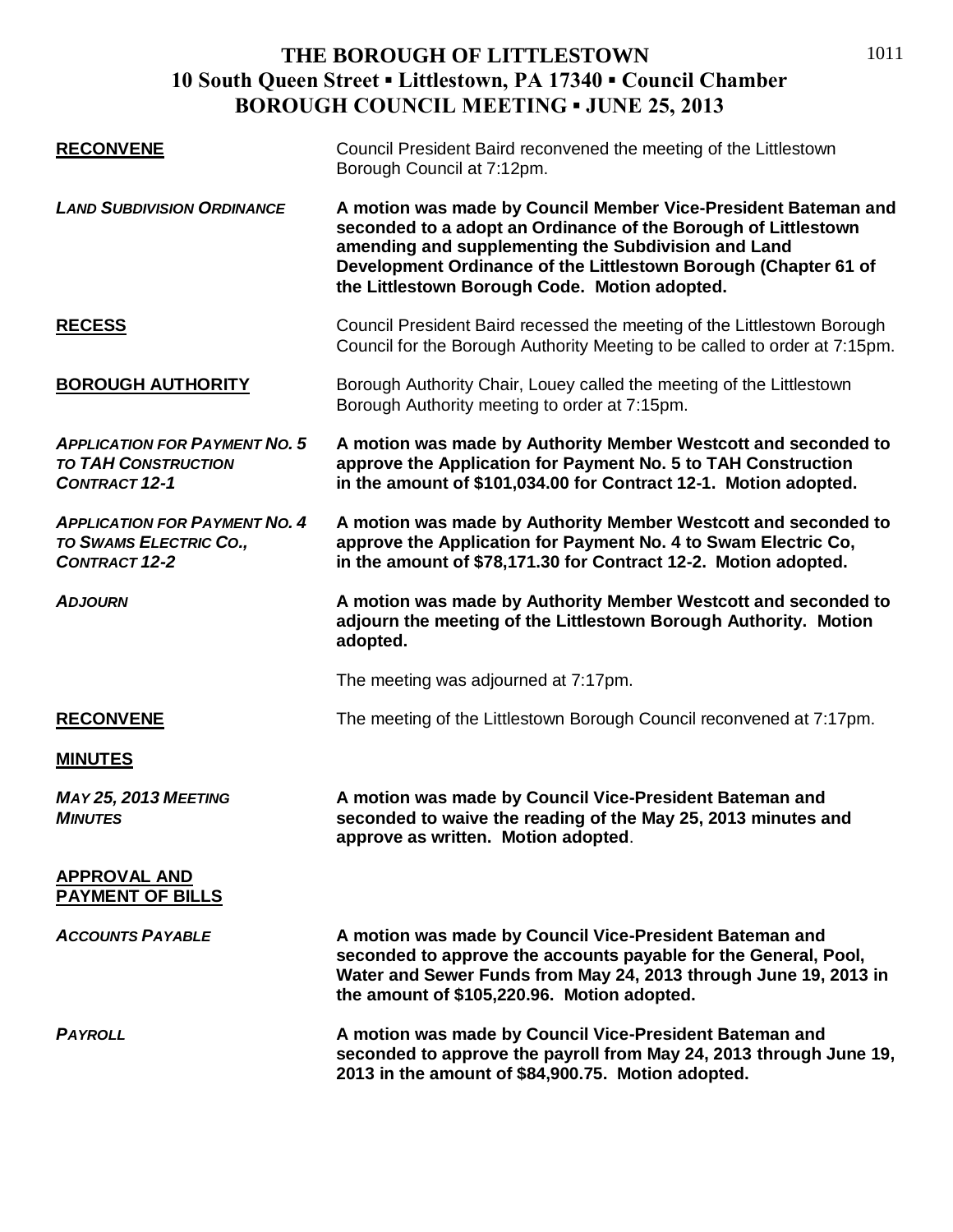| <b>REVENUE &amp; EXPENDITURE REPORT</b>                                                      | A motion was made by Council Vice-President Bateman and<br>seconded to approve the Revenue and Expenditure Report for May.<br>Motion adopted.                                                                                                                                                                                                                                                          |
|----------------------------------------------------------------------------------------------|--------------------------------------------------------------------------------------------------------------------------------------------------------------------------------------------------------------------------------------------------------------------------------------------------------------------------------------------------------------------------------------------------------|
| <b>NEW BUSINESS</b>                                                                          |                                                                                                                                                                                                                                                                                                                                                                                                        |
| <b>APPLICATION FOR PAYMENT NO. 5</b><br><b>TO TAH CONSTRUCTION</b><br><b>CONTRACT 12-1</b>   | A motion was made by Council Vice-President Bateman and<br>seconded to approve the Application for Payment No. 4 to TAH<br>Construction in the amount of \$101,034.00 for Contract 12-1. Motion<br>adopted.                                                                                                                                                                                            |
| <b>APPLICATION FOR PAYMENT NO. 4</b><br><b>TO SWAM ELECTRIC CO.,</b><br><b>CONTRACT 12-2</b> | A motion was made by Council Vice-President Bateman and<br>seconded to approve the Application for Payment No. 3 to Swam<br>Electric Co, in the amount of \$78,171.30 for Contract 12-2. Motion<br>adopted.                                                                                                                                                                                            |
| <b>PUBLIC HEARING</b>                                                                        | Borough Solicitor King opened the public Hearing at 7:20pm for the<br>purpose of considering an ordinance amending chapter 70, Article V,<br>Section 70-15 of the Littlestown Borough Code relating to Water Rates and<br>Charges and to consider an ordinance amending Chapter 53, Section 53-3<br>(A) and (B) of the Littlestown Borough Code relating to Computation of<br>Sewer Rates and Charges. |
|                                                                                              | Public Comment was taken and the Public Hearing was adjourned at<br>7:41pm.                                                                                                                                                                                                                                                                                                                            |
| <b>RECONVENE</b>                                                                             | Council President Baird reconvened the meeting of the Littlestown<br>Borough Council at 7:41pm.                                                                                                                                                                                                                                                                                                        |
| <b>CHAPTER 70 WATER RATES</b>                                                                | A motion was made by Council Member Westcott and seconded to<br>approve an Ordinance Amending Chapter 70, Article V, Section 70-15<br>of the Littlestown Borough Code Relating to Water Rates and<br><b>Charges. Motion adopted</b>                                                                                                                                                                    |
| <b>CHAPTER 53 SEWER RATES</b>                                                                | A motion was made by Council Member Westcott and seconded to<br>approve an Ordinance Amending Chapter 53, Section 53-3 (A) and (B)<br>of the Littlestown Borough Code Relating to Computation of Sewer<br>Rates and Charges. Motion adopted.                                                                                                                                                           |
| <b>REPORTS</b>                                                                               | Monthly reports were received and given by the following:<br>Mayor<br>$\bullet$<br><b>Chief of Police</b><br>$\bullet$<br>Manager<br>$\bullet$<br><b>Director of Public Works</b><br>$\bullet$<br><b>Borough Solicitor</b><br>٠<br><b>Borough Engineer</b><br>$\bullet$                                                                                                                                |
| <b>RECESS</b>                                                                                | Council President Baird recessed the meeting of the Littlestown Borough<br>Council for an executive session to discussion potential litigation and<br>personnel matters.                                                                                                                                                                                                                               |